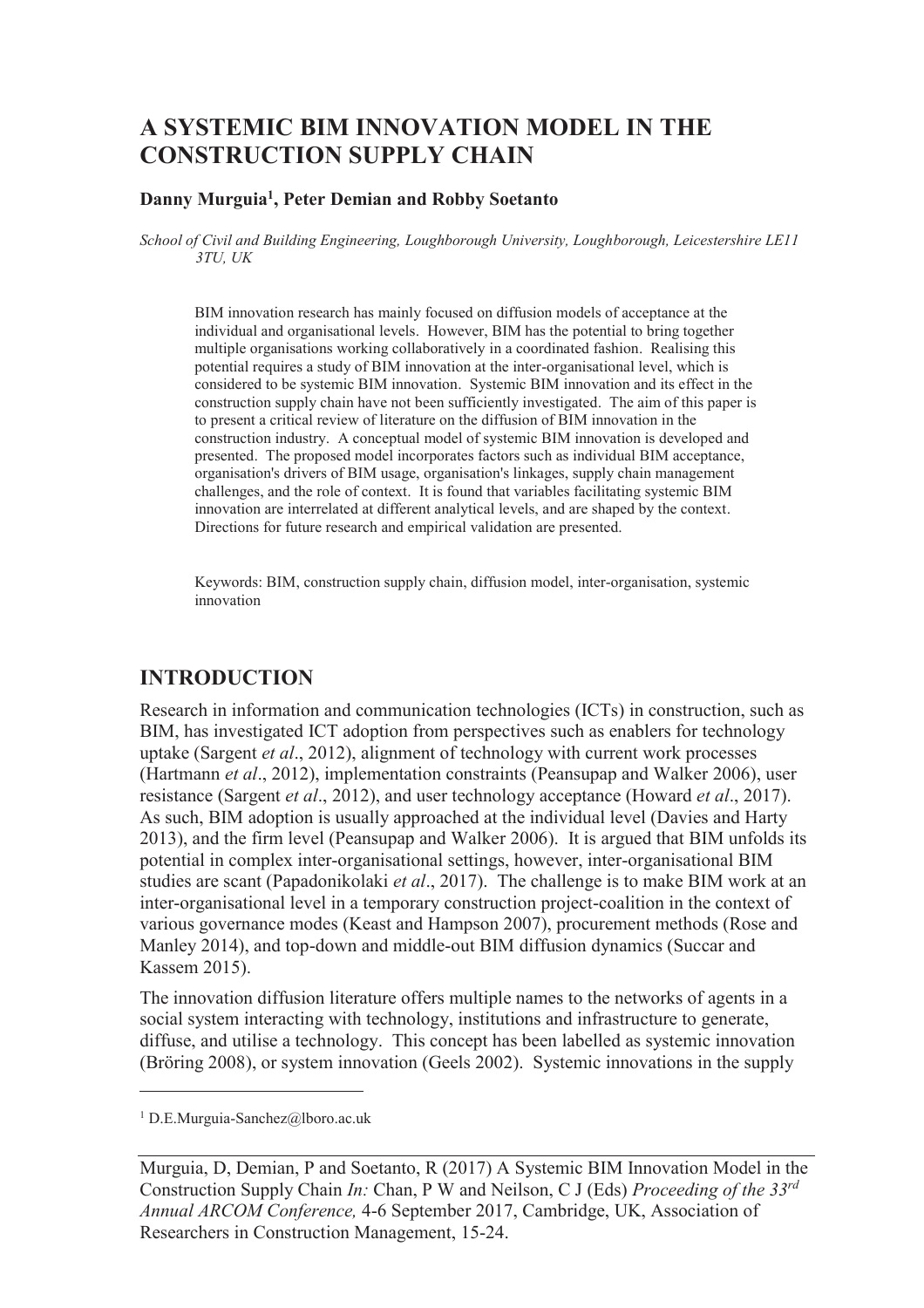chain require multiple partners participating, adhering, modifying and adapting innovations in order to make them work (Chesbrough and Teece 1996).

In construction innovation research, Slaughter (1998) described system innovation as a set of complementary innovations working together to provide new attributes or functions of a system or facility. To achieve the greatest potential, the set of innovations requires implementation from the earliest stages, multiple firms working collaboratively, combined with organisational authority to ensure integration (Slaughter 1998). Taylor *et al*., (2004) defined systemic innovation as innovations that reinforce an existing product but necessitate a change in the process that requires multiple firms to change their practice.

A systemic BIM innovation in this research is defined as the set of BIM-related innovations, including technology, process and organisational innovations, which requires multiple firms to change their practice simultaneously in order to reduce the asymmetry between the theoretical BIM potential and empirical results in projects. Systemic BIM innovation impacts the inter-organisational sphere in the construction supply chain. It requires high-level BIM applications, which have more barriers to adoption and less immediate benefits (Davies and Harty 2013). It is argued that challenges of the construction supply chain management are also challenges for the diffusion of a systemic BIM innovation. The resistance to innovation adoption is observed at organisational as well as individual levels (Singh 2014). Thus, systemic BIM innovation requires further attention to the effect of individual acceptance, organisation's drivers for technology uptake, inter-organisational linkages, and the role of the context.

The objectives of this review paper are to: (1) identify factors influencing the diffusion of systemic BIM innovation across the construction supply chain in a temporary projectcoalition, and (2) develop and present a diffusion model of systemic BIM innovation. To achieve these objectives, a literature review was conducted and a systemic BIM innovation model was developed and presented. The model is discussed and directions for empirical validation are presented.

# **DIFFUSION OF INNOVATION IN CONSTRUCTION**

The innovation diffusion process has been investigated in the construction industry by a number of authors. Harty (2008) claimed that the complex context of innovation in construction, characterised by inter-organisational collaboration and project-based approach, can be studied through the sociology of technology approach. The concept of socio-technical systems was used to understand the social and organisational contexts in which innovation success can occur. These include actors and objects as mutual constituents when technology is used and negotiated in practice (Schweber and Harty 2010). Nevertheless, in a broader definition, a socio-technical system includes the cluster of technologies, regulation, user practices, infrastructure, cultural meaning and supply networks (Geels 2002). Sackey *et al*., (2014) used the socio-technical approach in a BIM-enabled intra-organisational construction context and revealed how BIM can be aligned with concomitant work processes to maintain systems alignment.

Some other perspectives from the sociology of technology approach have also been investigated. Larsen (2005) presented cohesion, structural equivalence, and thresholds as dominant concepts in the diffusion process. Such concepts involve how individuals take up adoption based on peer's level of innovation. Larsen and Ballal (2005) identified six stages in the innovation diffusion process: awareness, interest, opinion, forming, decisionmaking, use and promote/impede. The research concluded that the innovation-decision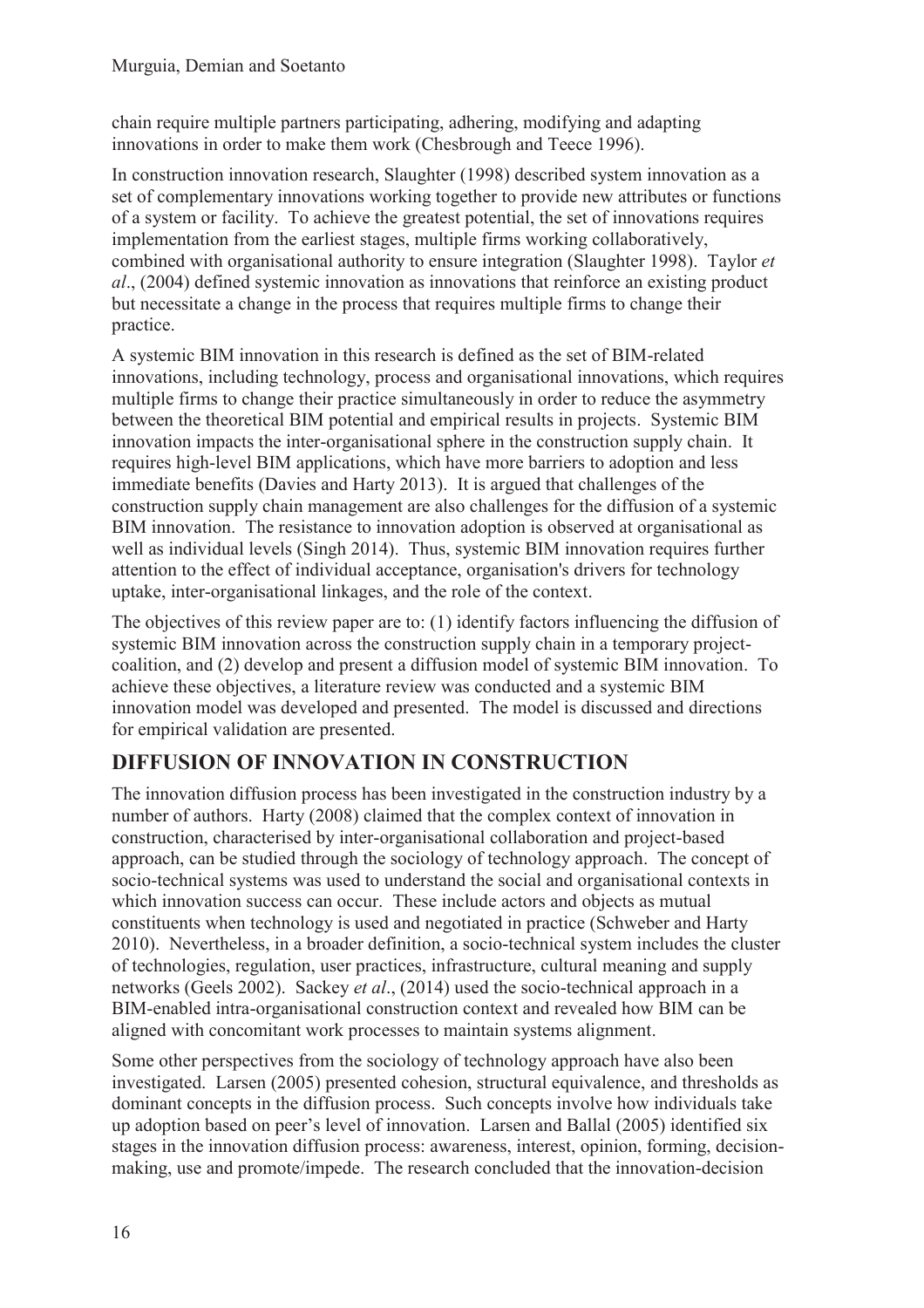process cannot be seen without a specific context and actors initiate the innovation at any point in relation to cohesion, structural equivalence, and thresholds.

Larsen (2011) argued that awareness and influence are key concepts in the early stages of the innovation process. Linderoth (2010) suggested the actor network approach as a means to understand how to transfer knowledge and benefits from BIM adoption from one project with a constellation of firms to a consecutive project network with another constellation of firms. The perspectives of sociology of technology in construction have helped to understand technology diffusion across individuals who accept or reject a technology, organisations which negotiate in practice the use of technology, and organisations which are influenced by a more powerful firm. However, it is still unknown the effects of industrial contexts which can constraint or promote the use in the long-term. Linderoth (2010) highlighted that clients and regulation bodies are the actors believed to be the triggering point of BIM usage at an inter-organisational level and ultimately to an ecosystem level.

## **PREVIOUS MODELS ON SYSTEMIC INNOVATION**

The underlying problem of inter-organisational analysis is the constantly changing constellation of firms working on different projects (Adriaanse *et al*., 2010; Linderoth 2010). Winch (1998) represented the construction industry using a complex systems model composed of a superstructure (clients, regulators, and professional institutions), systems integrators (contractors, architects and engineers), and infrastructure (subcontractors and suppliers). The model highlights the system integrator at the design and construction phases as the innovation champion required to integrate innovation into a coherent whole. Taylor and Levitt (2004) found influential factors facilitating the diffusion of systemic innovation among trades: organisational variety, boundary strength, interdependence of tasks, and span. However, the unit of analysis is a construction project with downstream stakeholders, namely, contractors and trade contractors.

Adriaanse *et al*., (2010) presented a model to explain the inter-organisational use of ICTs. The model showed that personal motivation, external drivers, knowledge and skills, and acting opportunities trigger the intention to use ICT, thus, the inter-organisational use of ICTs. However, these constructs are ingrained in the individual and organisational dimension of technology uptake. Moreover, BIM is defined as coordination and communication tool, leaving unexplored the process and inter-organisation changes required. Singh (2014) described three types of systemic innovation-related needs to analyse diffusion of innovations: need to innovate, need for the innovation and need for the diffusion of the innovation. Nevertheless, these needs are explained from an intraorganisational perspective in various context settings such as project complexity, client's requirement, and firm's leadership. There is a lack of understanding of how the needs of a given organisation interrelate with the needs of other firms. Mahamadu *et al*., (2014) catalogued technological, organisational and environmental determinants to understand BIM acceptance in the construction supply chain. The focus is on user acceptance that plays a major role in BIM implementation in the supply chain context.

## **SYSTEMIC BIM INNOVATION MODEL**

The resistance to innovation adoption is observed at organisational as well as individual levels (Singh 2014). Several theoretical insights were found in the literature which help to construct a diffusion model at the inter-organisational level. The literature suggests that a systemic BIM innovation model should include: (1) BIM acceptance at the individual level; (2) organisational drivers of BIM usage; (3) inter-organisational linkages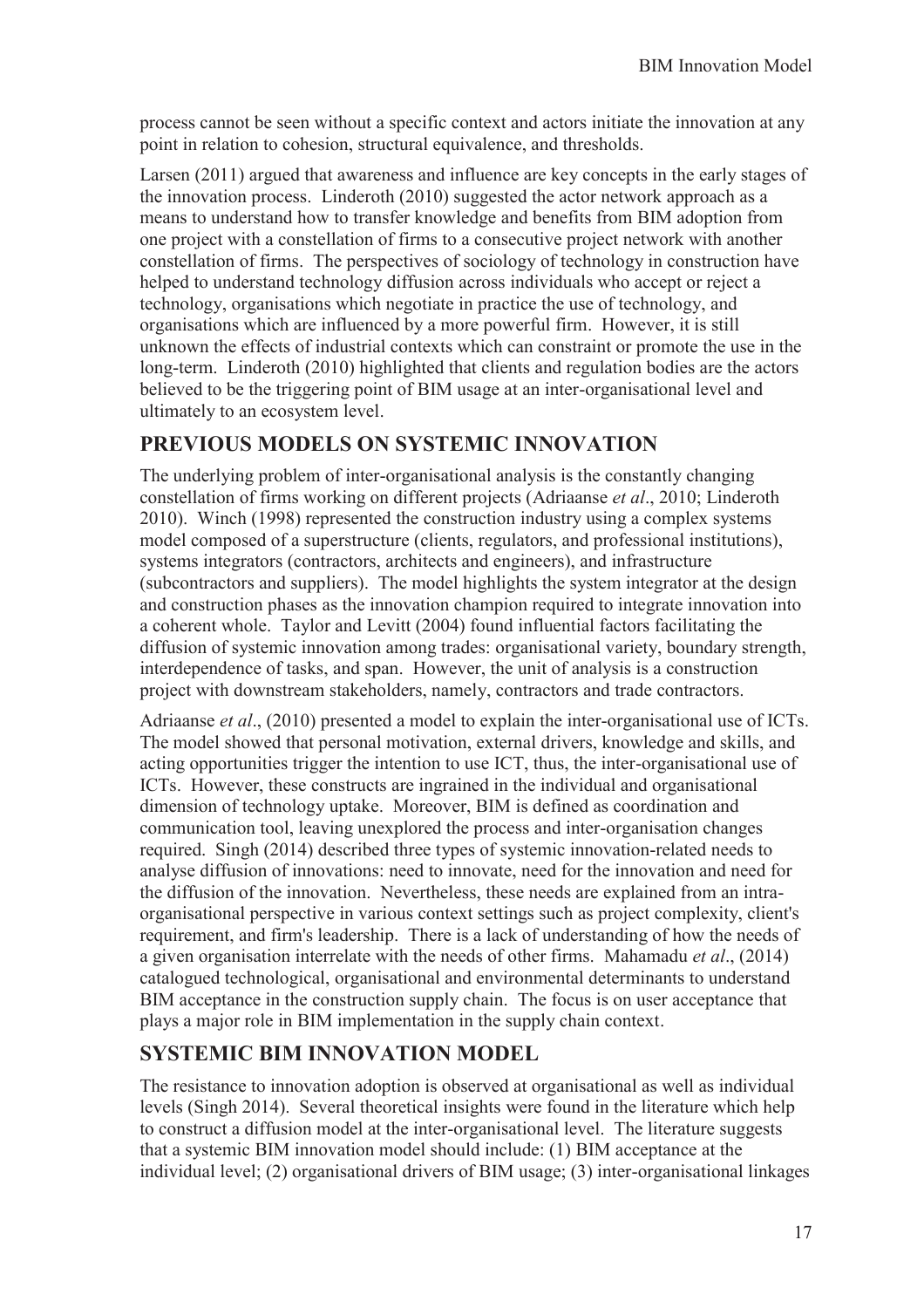between firms; (4) supply chain management challenges; and (5) the role of the context. The elements of the literature review were combined into a Systemic BIM Innovation Model, as shown in Figure 1.





#### **Individual BIM acceptance**

Most researchers investigating user's technology acceptance have utilised the Unified Theory of Technology Acceptance (UTAUT) to explain the acceptance and use of various ICT's in the construction industry (Davies and Harty 2013; Howard *et al*., 2017) The model developed by Venkatesh *et al*., (2003) predicts factors influencing the behavioural intention and the intention to use of information systems. Behavioural intention is affected by performance expectancy, effort expectancy and social influence, whereas intention to use is driven by behavioural intention and facilitating conditions. The model has been modified to explain ICT appropriation in the construction industry. Sargent *et al*., (2012) included resistance to change to understand the individual intention to use an ICT, whereas Howard *et al*., (2017) found attitude as a construct that correlates to the behavioural intention to use BIM. Improper ICT adoption and misalignment between construction project's problems and BIM implementation may lead to user resistance at the top-management and user levels, thus, negatively affecting the diffusion process.

#### **Organisation's drivers of BIM usage**

A top-down approach of BIM usage within a large organisation implies that top managers are convinced that their organisation-related problems might be solved by proper use of BIM. As such, managers use it as a strategic platform to overcome problems during the design, construction and operation of building projects. Sargent *et al*., (2012) argued that top-management support plays a crucial role in determining the failure or success of technology implementation.

Singh (2014) presented ICT innovation-related needs to understand why organisations make adoption decisions: (i) some organisations seek innovations to stay ahead of the competition (need to innovate), (ii) organisations need to improve their efficiency and manage complex projects (need for the innovation), (iii) some organisations need to drive and facilitate change as a social responsibility (need for the diffusion of the innovation).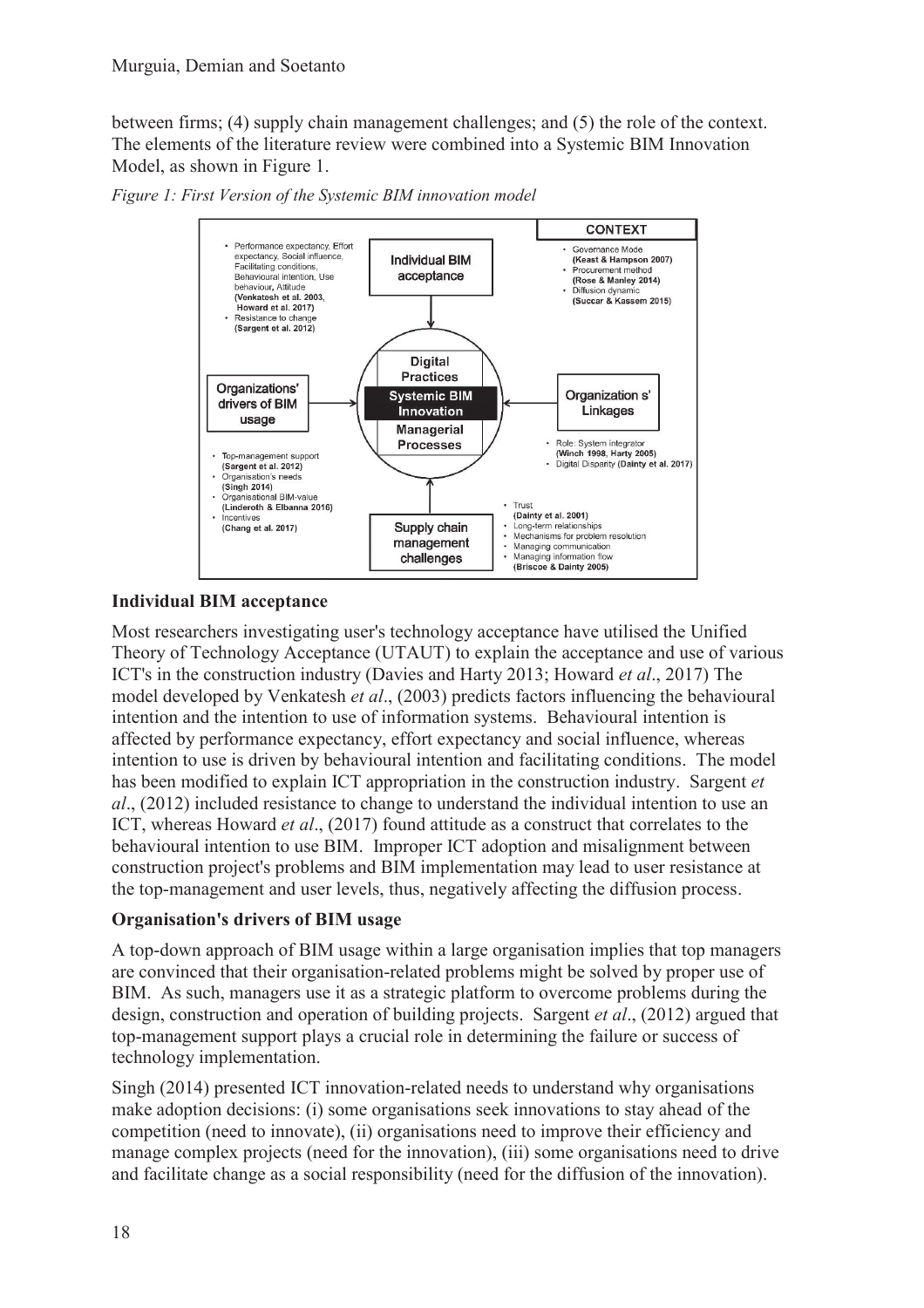These needs are intrinsically related to organisational ICT-value. In the interorganisational perspective, a basic condition for value creation is the existence of firms willing to form cooperative clusters and co-create value in a thoughtful way. However, lack of incentives constraints organisation's willingness. Furthermore, firms are more focused on their own processes and ICT return of investment (Linderoth and Elbanna 2016). Economic incentives are also found in the literature as drivers of organisation's BIM uptake and inter-firm collaboration, particularly in high collaborative environments such as Integrated Project Delivery (Chang *et al*., 2017).

#### **Organisation's linkages**

Pryke (2005) contended that all organisations are social networks, thus, projects should be analysed in terms of networks of relationships, and classified according project coalition roles. A similar view is shared by Linderoth (2010) who stated that a new network of actors with new experiences will shape roles and relationships in the network. BIM will delegate new roles and competencies such as an increased need for collaboration, for example, subcontractors could soon assume a more decisive role in the design process (Papadonikolaki *et al*., 2016). Harty (2008) claimed that there is a strong systems integrator needed to steer and manage innovation processes. This gravitating force can be defined as 'relatively bounded' which aligns various participants and reconcile potential conflicts. This relatively bounded force can be seen as a prominent role in the innovation process and has inter-organisational effects in a number of spheres of influence.

Technological disparities are also key elements to understand organisation's linkages. The term digital divide (Van Dijk 2006) refers to the gaps in access and usage of ICTs. Appropriate technology uptake requires material access (hardware and software), mental access (digital experience and interest), skills access (digital skills) and usage access (use opportunities). Large companies are in the position to use BIM due to previous experience, investment opportunities, and power. However, small and medium enterprises (SMEs) might have the usage access (e.g. a contract) but lack of the skills, material and mental access. This digital disparity makes BIM uptake in these companies an important barrier to deploy the innovation across the supply chain (Dainty *et al*., 2017). As a consequence, some stakeholders are not in the ability to adopt new tools and processes when required.

#### **Supply chain management challenges**

To unfold a systemic innovation it is crucial to unveil systemic problems that hinder the development of a specific technology development (Wieczorek and Hekkert 2012). Such problems are rooted in the network of supply chains. Bröring (2008) argued that the more systemic the innovation, the more centralised supply chain coordination should be. Nevertheless, systemic innovation is not possible in a fragmented industry (Dubois and Gadde 2002; Taylor and Levitt 2004).

A number of authors have identified problems in the management of supply chains. Thorpe *et al*., (2003) suggested that having preferred subcontractors is actually a disadvantage. By contrast, Dainty *et al*., (2001) claimed that main contractors tend to work with similar subcontractors and suppliers across projects. This suggests that it is possible to integrate the construction supply chain in subsequent projects when learning loops and improvements are made. However, there are factors that hinder subcontractors' integration and performance such as poor feedback and late payments made by the contractor. In this context, better achievements are hindered by decreased trust in upstream tiers and adversarial relationships in downstream tiers (Dainty *et al*., 2001). To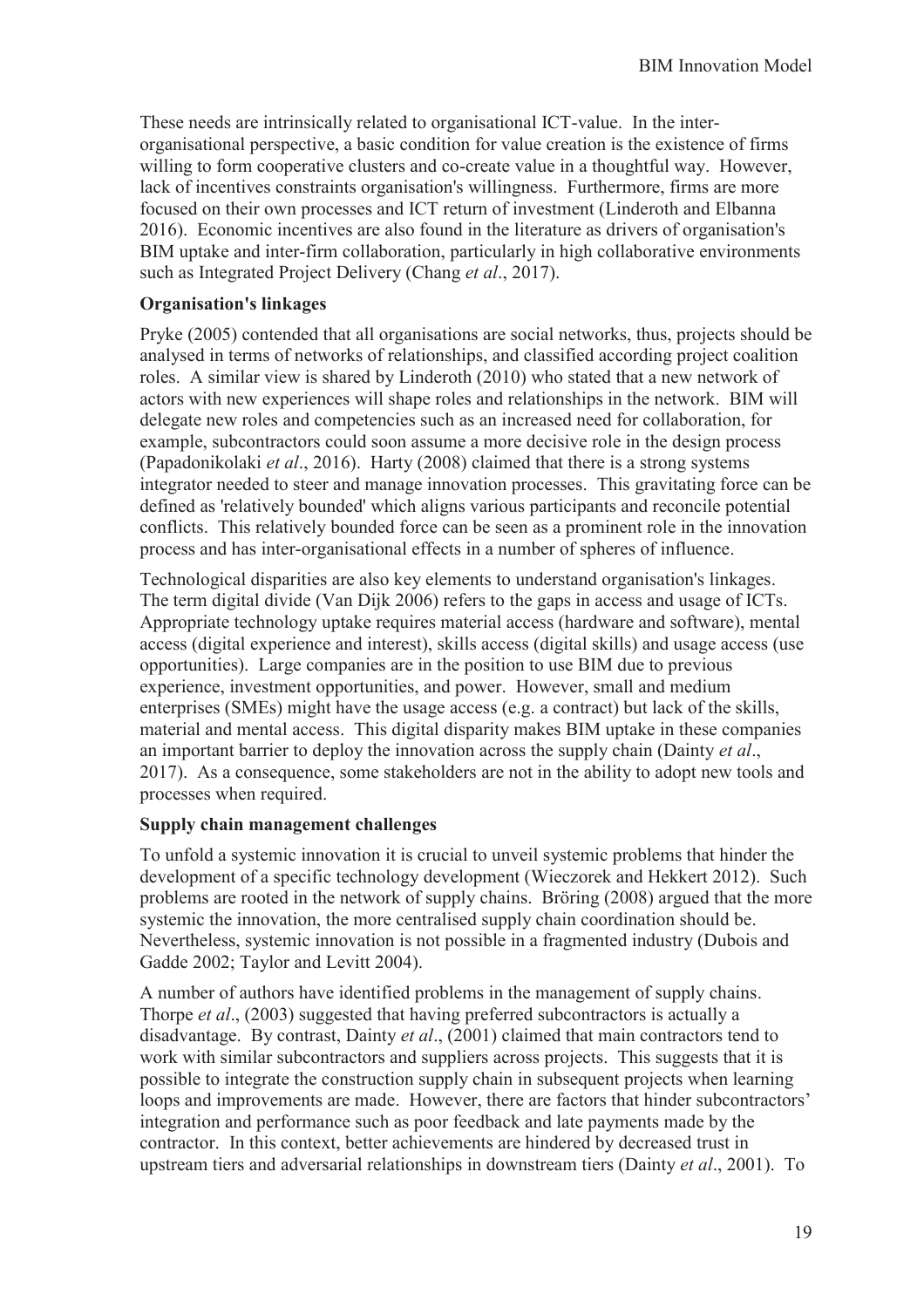address the main barriers to full deployment in supply chain management, Briscoe and Dainty (2005) identified key attributes deemed to be the most important for the successful integration of the supply chain. Such drivers are managing communication and information flows, mechanisms for problem resolution, and establishing long-term relationships.

### **Context**

Existing research recognises the critical role played by the context in the diffusion of systemic innovations (Larsen and Ballal 2005; Harty 2008; Linderoth 2010; Sackey *et al*., 2014). The context in which the technology is deployed has direct influence in its rate of adoption. Rose and Manley (2014) catalogued contextual determinants which influence the decision to adopt innovative products. This research argues that systemic BIM innovation within a project-based coalition is shaped by client's decision on the procurement method, the governance mode and the diffusion dynamics.

Governance modes appear to be an important contribution to the field of context of innovation networks as they configure the behaviour of project teams and the BIM diffusion process at the inter-organisational level. Keast and Hampson (2007) identified hierarchy, market and networks as different governance modes that directly affect the process and of the diffusion of innovations. In the hierarchical model, an authority integrates and regulates relationships between actors. By contrast, in the market mode, organisations are regulated by demand and supply by means of contracts. The network governance is underpinned by relational aspects such as reciprocity, trust and mutual benefit.

These governance modes lead to specific procurement methods and diffusion dynamics. The hierarchy mode is closely related to the top-down approach (Winch 1998; Succar and Kassem 2015) in which all stakeholders within the circle of influence of the authority are regulated. The market mode is related to a more natural diffusion of innovation in which a large organisation or industry association exert pressure to small organisations further down the supply chain, and upwards to regulatory bodies and governments, namely, the middle-out approach (Succar and Kassem 2015). Finally, the network mode of governance resembles supply chain partnerships in which inter-organisational teams integrates beyond organisational boundaries in a long-term perspective (Papadonikolaki *et al*., 2017). Active clients have been identified as positive influential factors for the diffusion (Rose and Manley 2014) as they are able to decide the scope of innovations since the early stages of a project.

# **DISCUSSION OF THE MODEL**

The variables in the model appear to be dynamic, interrelated, and shaped by the context. When individual and organisational acceptance is analysed, a paradox is uncovered. According to (Jacobsson *et al*., 2017), the central elements in construction are time and action, thus, immediate results in time and cost. Although some literature suggests a high return of BIM investments (Azhar 2011), it is also observed that top-management may not be fully convinced to invest in BIM due to lack of performance metrics and tangible results in the short-term. Thus, organisation's facilitating conditions decline and users at the operational level do not perceive strategic interest in adopting BIM. Individual acceptance at operational level triggers organisational decisions at the top level and vice versa.

At the organisational level, there seems to be a misalignment between a firm's strategic objectives and BIM use as means to achieve such objectives. When escalated to the inter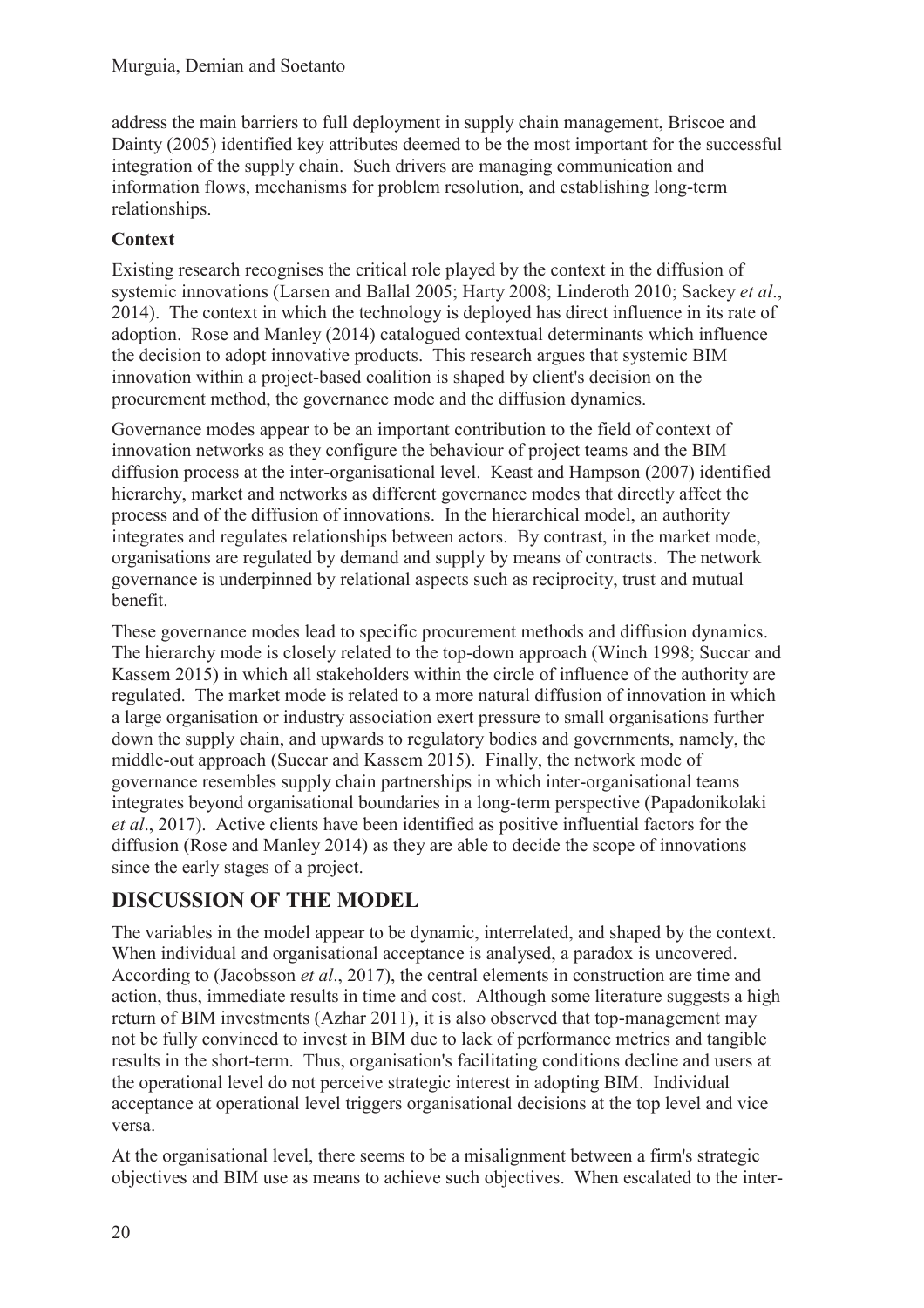organisational level, mismatches between each firms' objectives impede the diffusion of systemic BIM innovation. Inter-organisational BIM will work if win-win relationships between firms are set. For example, the rebar supplier might use BIM to improve the prefabrication process, and the constructor can use the same model to improve quality assurance. As such, both organisations benefit from BIM. It is also argued that systemic BIM innovation might exploit a high-level of implementation to realise the theoretical potential advantage of BIM and the highest level of collaboration (e.g. design simulation or prefabrication). Thus, client's demands, project's size and their complexity are variables for organisation's drivers of BIM usage, as noted by Singh (2014).

Organisation's linkages also impact systemic BIM innovation. A concurrent topic found in the literature is the necessity to steer innovations through innovation champions (Winch 1998), relative boundedness (Harty 2008), or power (Schweber and Harty 2010). The systemic integrator, as a role in the systemic BIM innovation, steers the innovation process, aligns objectives and overcomes individuals' and organisations' resistance. However, the impact of one big company choosing BIM on other firms it is still unknown (Papadonikolaki *et al*., 2017) in temporary project-coalitions. In this context, digital disparities seem to be a significant barrier within inter-organisational relationships, especially when small and medium enterprises are forced to engage in BIM processes. Long-term relationships are fundamental to achieve a systemic BIM innovation. With short-term focus, firms in the project-coalition lack of incentives to diffuse knowledge and innovation, thus, hindering collaboration (Jacobsson *et al*., 2017). This is particularly a challenge when it is observed the nature of industry as temporary project-networks.

The context shapes the innovation diffusion process. An interplay is found between the client, the procurement method, the diffusion dynamic and the power. The client stands out as one of the most powerful institutional actors (Jacobsson *et al*., 2017). It is the client who select early in the project the procurement method and in turn, the level of supply chain integration (Briscoe *et al*., 2004). In a top-down approach, the client would decide BIM use with a compatible procurement method and an experienced team. On the other hand, if the client does not promote BIM, other powerful actor, such as the contractor, might demand its use, exerting pressure to the downstream supply chain (Jacobsson *et al*., 2017) in a middle-out approach (Succar and Kassem 2015). The client's procurement approach might hinder BIM use and engagement of key stakeholders. If long-term relationships in the client-supply side are required, changes to the traditional approach are deemed as necessary (Briscoe *et al*., 2004).

## **CONCLUSIONS**

BIM at the inter-organisational level is labelled systemic BIM innovation. This requires a set of BIM innovations (e.g. technology, process and organisational innovations) to be deployed simultaneously by firms in a temporary project-coalition. Drawn from the literature, the systemic BIM innovation model is identified to have five dimensions for inter-organisational BIM uptake. These dimensions are (1) BIM acceptance at the individual level; (2) organisational drivers of BIM usage; (3) inter-organisational linkages between firms; (4) supply chain management challenges; and (5) the role of the context. The model includes factors in different interrelated analytical levels, namely, the individual, the organisation, and the supply chain. It is the context which shapes all levels of analysis, as noted by (Jacobsson *et al*., 2017), who contends that context shapes individual interpretative frames of a technology, and implicitly organisational drivers for BIM usage. However, the question remains how actors give meaning and make sense of BIM applications. The interplay between the client, the procurement method, the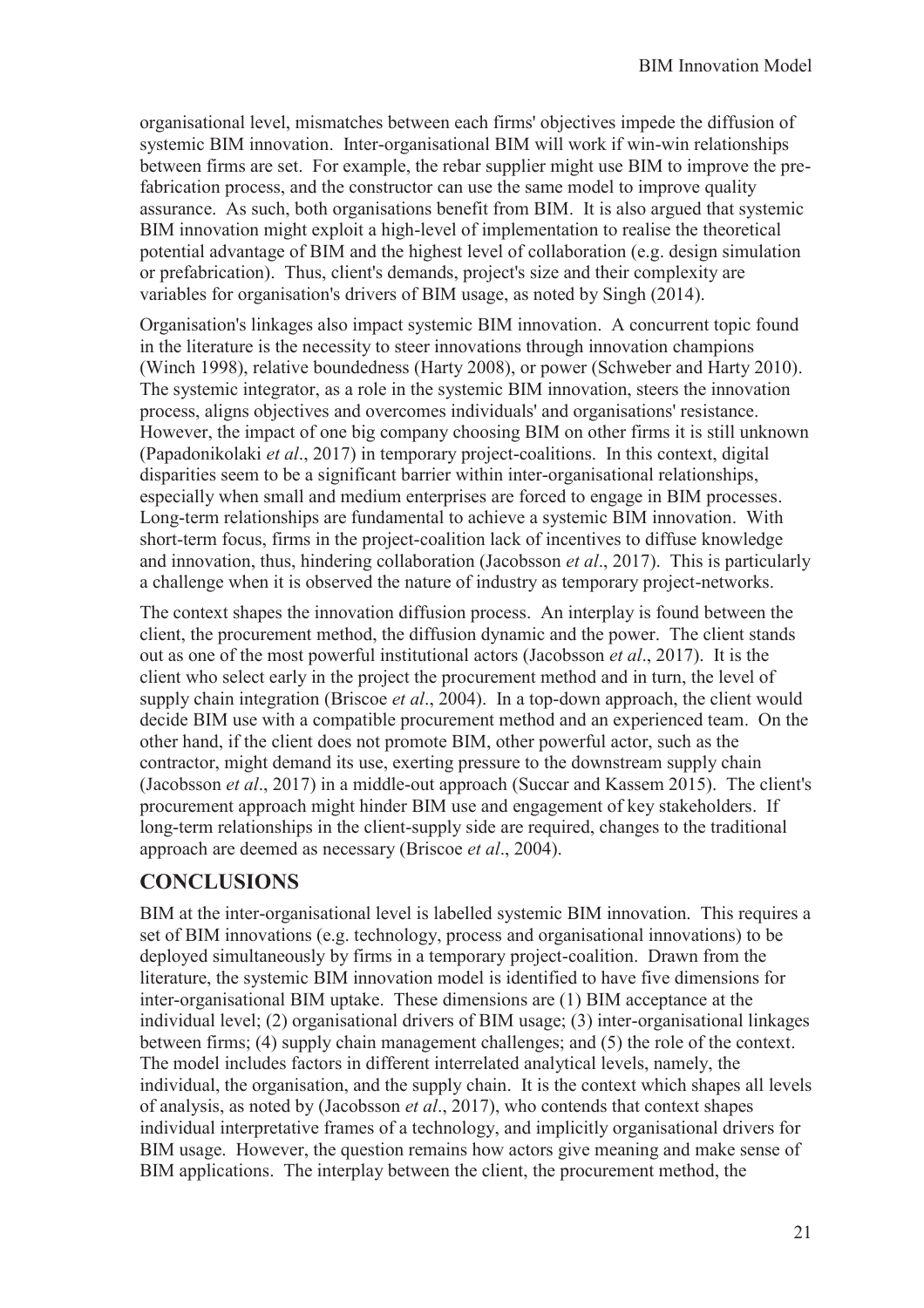dynamics of technology diffusion, and power shapes the way BIM innovations are perceived by firms. Moreover, the challenge remains of investigating what are the contextual determinants for systemic BIM innovation. Finally, the proposed model would serve as a framework for future research with detailed case studies to obtain larger datasets and confirm all variables in the model and their relationships, in both the public and the private sectors in the UK and overseas.

### **REFERENCES**

- Adriaanse, A, Voordijk, H and Dewulf, G (2010) Adoption and use of interorganizational ICT in a construction project. *Journal of Construction Engineering and Management*, **136**(9), 1003-1014.
- Azhar, S (2011) Building information modeling (BIM): Trends, benefits, risks, and challenges for the AEC industry. *Leadership and Management in Engineering*, **11**(3), 241-252.
- Briscoe, G H, Dainty, A R, Millett, S J and Neale, R H (2004) Client-led strategies for construction supply chain improvement. *Construction Management and Economics*, **22**(2), 193-201.
- Briscoe, G and Dainty, A (2005) Construction supply chain integration: An elusive goal? *Supply Chain Management: An International Journal*, **10**(4), 319-326.
- Bröring, S (2008) How systemic innovations require alterations along the entire supply chain: The case of animal-derived functional foods. *Journal on Chain and Network Science*, **8**(2), 107-119.
- Chang, C-Y, Pan, W and Howard, R (2017) Impact of building information modeling implementation on the acceptance of integrated delivery systems: Structural equation modeling analysis. *Journal of Construction Engineering and Management*, **143**(8), 4017044.
- Chesbrough, H and Teece, D (1996) When is virtual virtuous? Organising for innovation. *Harvard Business Review*, **74**, 65-73.
- Dainty, A, Leiringer, R, Fernie, S and Harty, C (2017) BIM and the small construction firm: a critical perspective. *Building Research and Information*, 1-14.
- Dainty, A, Millett, S and Briscoe, G (2001) New perspectives on construction supply chain integration. *Supply Chain Management: An International Journal*, **6**(4), 163-173.
- Davies, R and Harty, C (2013) Measurement and exploration of individual beliefs about the consequences of building information modelling use. *Construction Management and Economics*, **31**(11), 1110-1127.
- Van Dijk, J (2006) Digital divide research, achievements and shortcomings. *Poetics*, **34**(4-5), 221-235.
- Dubois, A and Gadde, L-E (2002) The construction industry as a loosely coupled system: Implications for productivity and innovation. *Construction Management and Economics*, **20**(7), 621-631.
- Geels, F W (2002) Technological transitions as evolutionary reconfiguration processes: a multilevel perspective and a case-study. *Research Policy*, **31**(8), 1257-1274.
- Hartmann, T, Van Meerveld, H, Vossebeld, N and Adriaanse, A (2012) Aligning building information model tools and construction management methods. *Automation in Construction*, **22**, 605-613.
- Harty, C (2008) Implementing innovation in construction: Contexts, relative boundedness and actor-network theory. *Construction Management and Economics*, **26**(10), 1029-1041.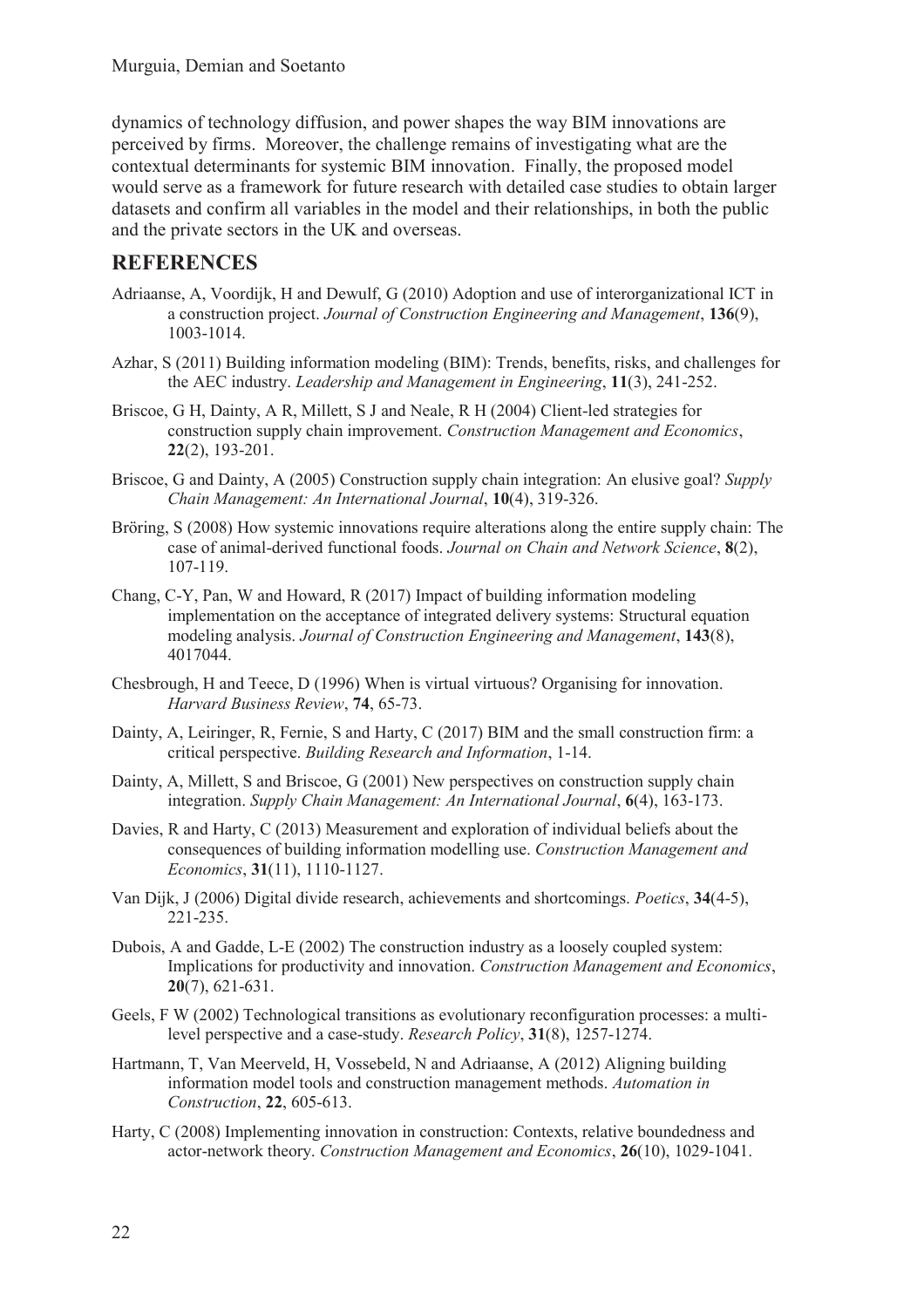- Howard, R, Restrepo, L and Chang, C -Y (2017) Addressing individual perceptions: An application of the unified theory of acceptance and use of technology to building information modelling. *International Journal of Project Management*, **35**(2), 107-120.
- Jacobsson, M, Linderoth, H and Rowlinson, S (2017) The role of industry: An analytical framework to understand ICT transformation within the AEC industry. *Construction Management and Economics*, 1-16.
- Keast, R and Hampson, K (2007) Building constructive innovation networks: Role of relationship management. *Journal of Construction Engineering and Management*, **133**(5), 364-373.
- Larsen, G (2005) Horses for courses: Relating innovation diffusion concepts to the stage of the diffusion process. *Journal of Construction Management and Economics*, **23**(8), 787-792.
- Larsen, G (2011) Understanding the early stages of the innovation diffusion process: Awareness, influence and communication networks. *Construction Management and Economics*, **29**(10), 987-1002.
- Larsen, G and Ballal, T (2005) The diffusion on innovations within a UKCI context: An explanatory framework. *Construction Management and Economics*, **23**(1), 81-91.
- Linderoth, H (2010) Understanding adoption and use of BIM as the creation of actor networks. *Automation in Construction*, **19**(1), 66-72.
- Linderoth, H and Elbanna, A (2016) Understanding the creation of ICT-value in the building and construction industry. *In*: Chan, P W and Neilson, C J (Eds.), *Proceedings of the 32nd Annual ARCOM Conference*, 5-7 September 2016, Manchester UK. Association of Researchers in Construction Management, 103-112.
- Mahamadu, A -M, Mahdjoubi, L and Booth, C A, (2014) Determinants of Building Information Modelling (BIM) acceptance for supplier integration: A conceptual model. *In*: Raiden, A and Aboagye-Nimo, E (Eds.), *Proceedings of the 30th Annual ARCOM Conference*, 1-3 September 2014, Portsmouth, UK, Association of Researchers in Construction Management, 723–32.
- Papadonikolaki, E, Verbraeck, A and Wamelink, H (2017) Formal and informal relations with BIM-enabled supply chain partnerships. *Construction Management and Economics*, 1-22.
- Papadonikolaki, E, Vrijhoef, R and Wamelink, H (2016) The interdependences of BIM and supply chain partnering: empirical explorations. *Architectural Engineering and Design Management*, **12**(6), 476-494.
- Peansupap, V and Walker, D (2006) Information communication technology (ICT) implementation constraints: A construction industry perspective. *Engineering, Construction and Architectural Management*, **13**(4), 364-379.
- Pryke, S D (2005) Towards a social network theory of project governance. *Construction Management and Economics*, **23**(9), 927-939.
- Rose, T M and Manley, K (2014) Revisiting the adoption of innovative products on Australian road infrastructure projects. *Construction Management and Economics*, **32**(9), 904-917.
- Sackey, E, Tuuli, M and Dainty, A (2014) Sociotechnical systems approach to BIM implementation in a multidisciplinary construction context. *Journal of Management in Engineering*, 31(1), A4014005.
- Sargent, K, Hyland, P and Sawang, S (2012) Factors influencing the adoption of information technology in a construction business. *Australasian Journal of Construction Economics and Building*, **12**(2), 72-86.
- Schweber, L and Harty, C (2010) Actors and objects: A socio-technical networks approach to technology uptake in the construction sector. *Construction Management and Economics*, **28**(6), 657-674.